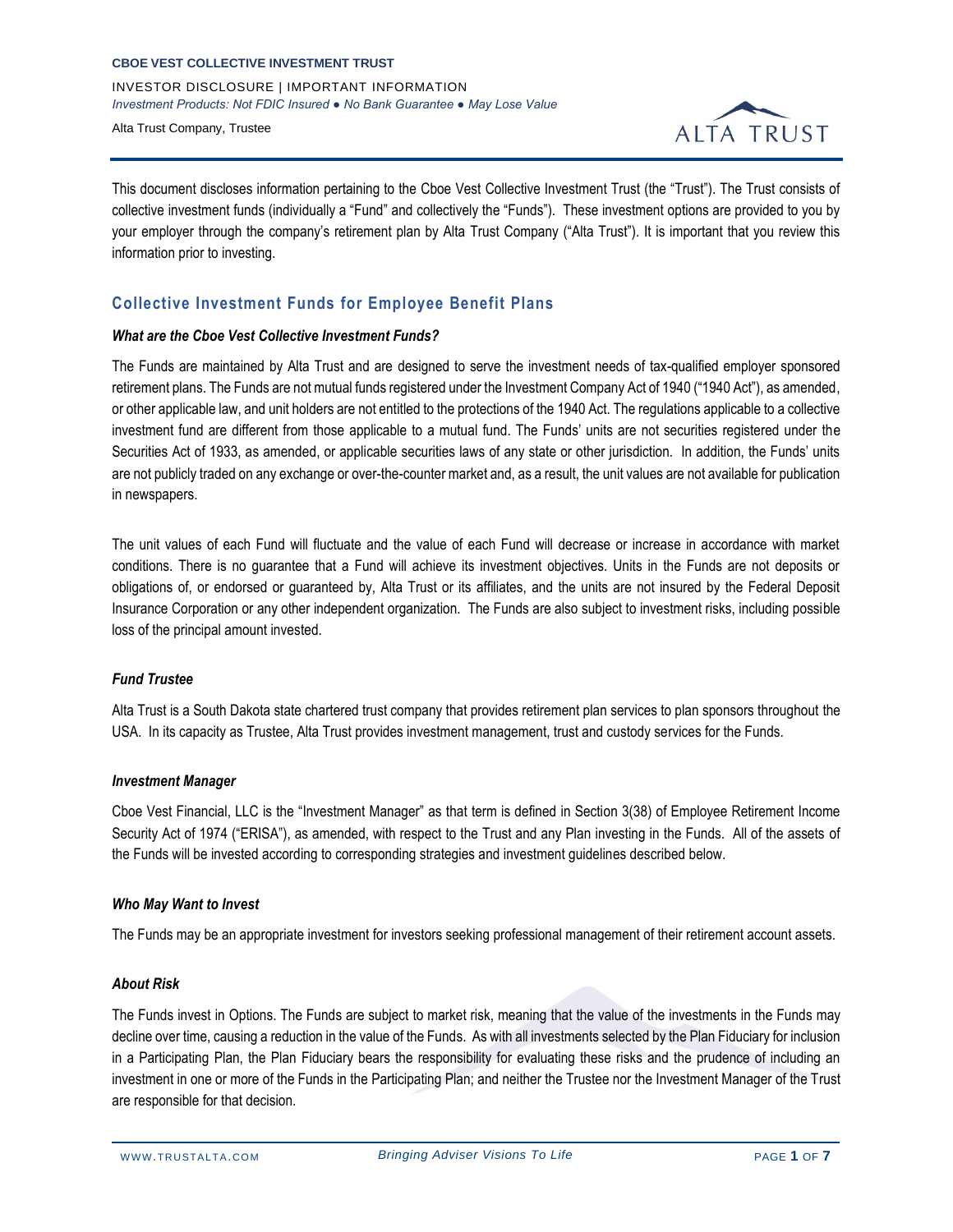# **CBOE VEST COLLECTIVE INVESTMENT TRUST** INVESTOR DISCLOSURE | IMPORTANT INFORMATION *Investment Products: Not FDIC Insured ● No Bank Guarantee ● May Lose Value*

Alta Trust Company, Trustee



Principal Investment Risks: As with all investment strategies, there is the risk that you could lose money through your investment in the Funds. Many factors affect a Fund's net asset value and performance. The following risks may apply to the Funds' investments.

Management and Strategy Risk: The value of your investment depends on the judgment of the Funds' Investment Manager about the quality, relative yield, value or market trends affecting a particular security, industry, sector or region, which may prove to be incorrect. Investment strategies employed by the Funds' advisor in selecting investments for the Funds may not result in an increase in the value of your investment or in overall performance equal to other investments.

Objective Risk: There is no guarantee that a Fund will reach its stated objective.

Investment Style Risk: There is the chance that returns from micro to large-capitalization stocks will trail returns from the overall stock market.

Limited History of Operations: The Cboe Vest Collective Investment Trust and its associated Funds are a new offering and there is a limited history of operations for investors to evaluate.

Expense Risk: Prior to making an investment in a Fund, investors should carefully consider the expenses and how those expenses may reduce overall investment performance.

Market Risk: The market price of a security or instrument may decline, sometimes rapidly or unpredictably, due to general market conditions that are not specifically related to a particular company, such as real or perceived adverse economic or political conditions, throughout the world, changes in the general outlook for corporate earnings, changes in interest or currency rates or adverse investor sentiment generally. The market value of a security or instrument also may decline because of factors that affect a particular industry or industries, such as labor shortages or increased production costs and competitive conditions within an industry. In addition, the prices of FLEX Options in which the Trust will principally invest may not be readily available on a daily basis and will be provided to the Fund by a third party that may use estimates based on data and processes considered to be reliable and reasonable. The daily price of the FLEX Options may not reflect actual fair value on a daily basis or the price at which a FLEX Option may be purchased or sold. This may create additional market risk.

Other Risks: This list of risks is not comprehensive and the Funds may be subject to other risks not specified in this Investor Disclosure.

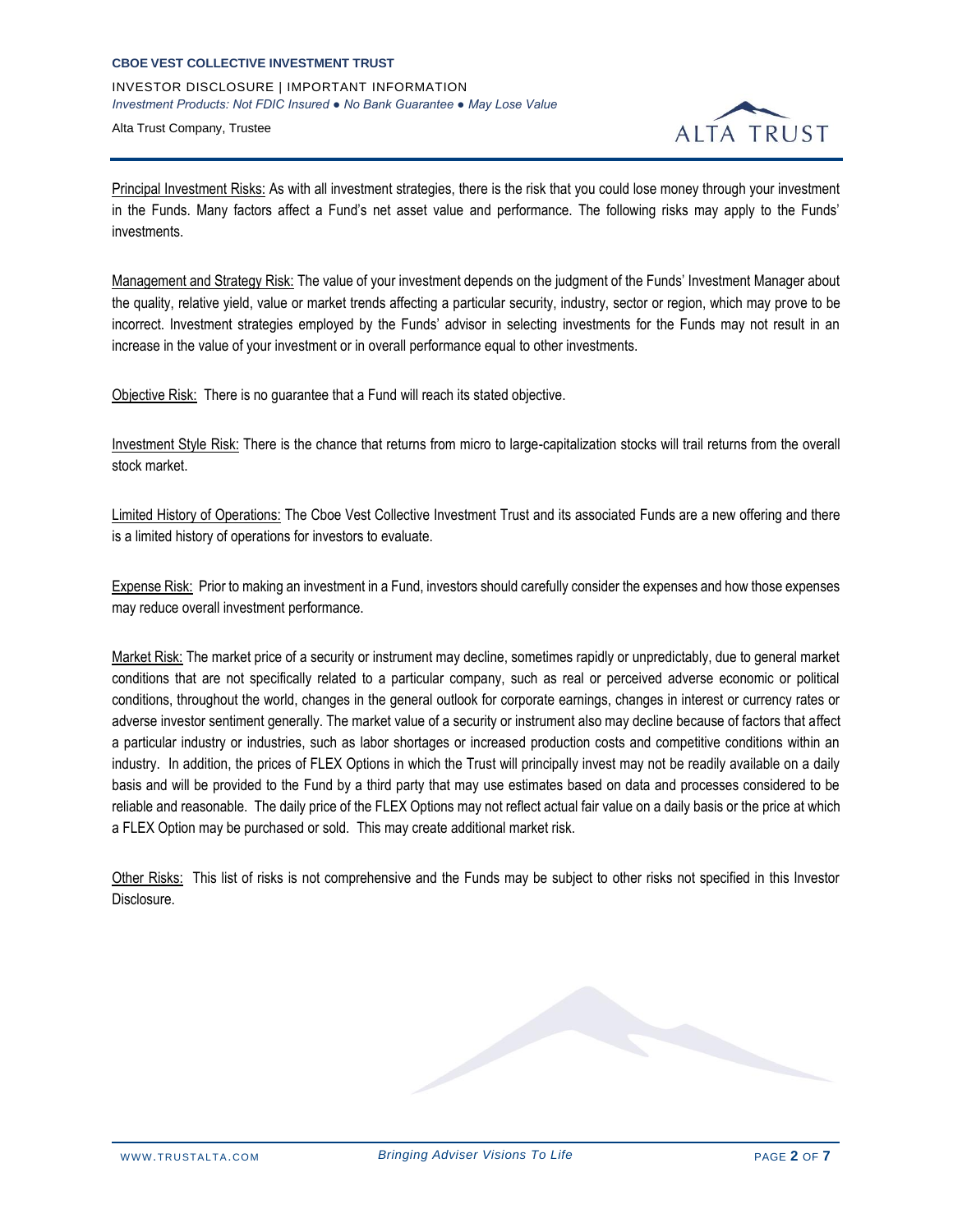INVESTOR DISCLOSURE | IMPORTANT INFORMATION *Investment Products: Not FDIC Insured ● No Bank Guarantee ● May Lose Value*

Alta Trust Company, Trustee



### **Cboe Vest Moderate Buffer 20 Fund**

#### Fund Objective

The Fund seeks to provide capital appreciation that matches the price returns of the S&P500 Index ("Index") up to a predetermined upside cap (before fees and expenses) while providing a moderate level of buffer against Index price return losses of between -5% and -20% (before fees and expenses) over an approximate period of three months.

### Fund Strategy

Under normal market conditions, the Fund will invest substantially all of its assets in Flexible EXchange Options ("FLEX Options") that reference the price performance of the S&P500 Index (the "Index"). FLEX Options are customized equity or index option contracts that trade on an exchange, but provide investors with the ability to customize key contract terms like exercise prices, styles and expiration dates.

The Fund uses FLEX Options to employ a "target outcome strategy" over an approximate period of three months (the "Target Outcome Period"). Target outcome strategies seek to produce pre-determined investment outcomes based upon the performance of an underlying security or index. The pre-determined outcomes sought by the Fund, which include a buffer against price return losses between -5% and -20% (before fees and expenses) of the Index and a cap determined at the start of a Target Outcome Period. In general, the target outcomes the Fund seeks for investors that hold Fund shares for an entire Target Outcome Period are as follows, though there can be no guarantee these results will be achieved:

- If the Index appreciates over the Target Outcome Period, the combination of FLEX Options held by the Fund provides upside participation that is intended to match the price returns of the Index, up to a cap that is determined at the start of the Target Outcome Period. The cap is before fees and expenses.
- If the Index decreases over the Target Outcome Period by up to 5% or less, the combination of FLEX Options held by the Fund provides a payoff at expiration that is intended to match the price returns of the Index up to -5% over the Target Outcome Period before fees and expenses.
- If the Index decreases in price over the Target Outcome Period by more than 5% but less than or equal to 20%, the combination of FLEX Options held by the Fund provides a payoff at expiration that is intended to protect investors from Index's price losses between -5% and -20% over the Target Outcome Period before fees and expenses.
- If the Index has decreased in price by more than 20% over the Target Outcome Period, the combination of FLEX Options held by the Fund provide a payoff at expiration that is 15% less than the percentage decrease in the price if the Index with a maximum loss of approximately 85% over the Target Outcome Period before fees and expenses. This is referred to as the "moderate buffer".

## Investment Guidelines

**Asset Classes:** Equities; Hedged Equities **Leverage:** None **Security Type**: Options **Geography:** US **Liquidity:** The Investment Manager will retain an appropriate allocation to cash for liquidity purposes.

#### Allocation Guidelines

The Investment Manager will invest substantially all of the Fund's assets in FLEX Options, while retaining an appropriate allocation to cash and cash equivalents for liquidity purposes.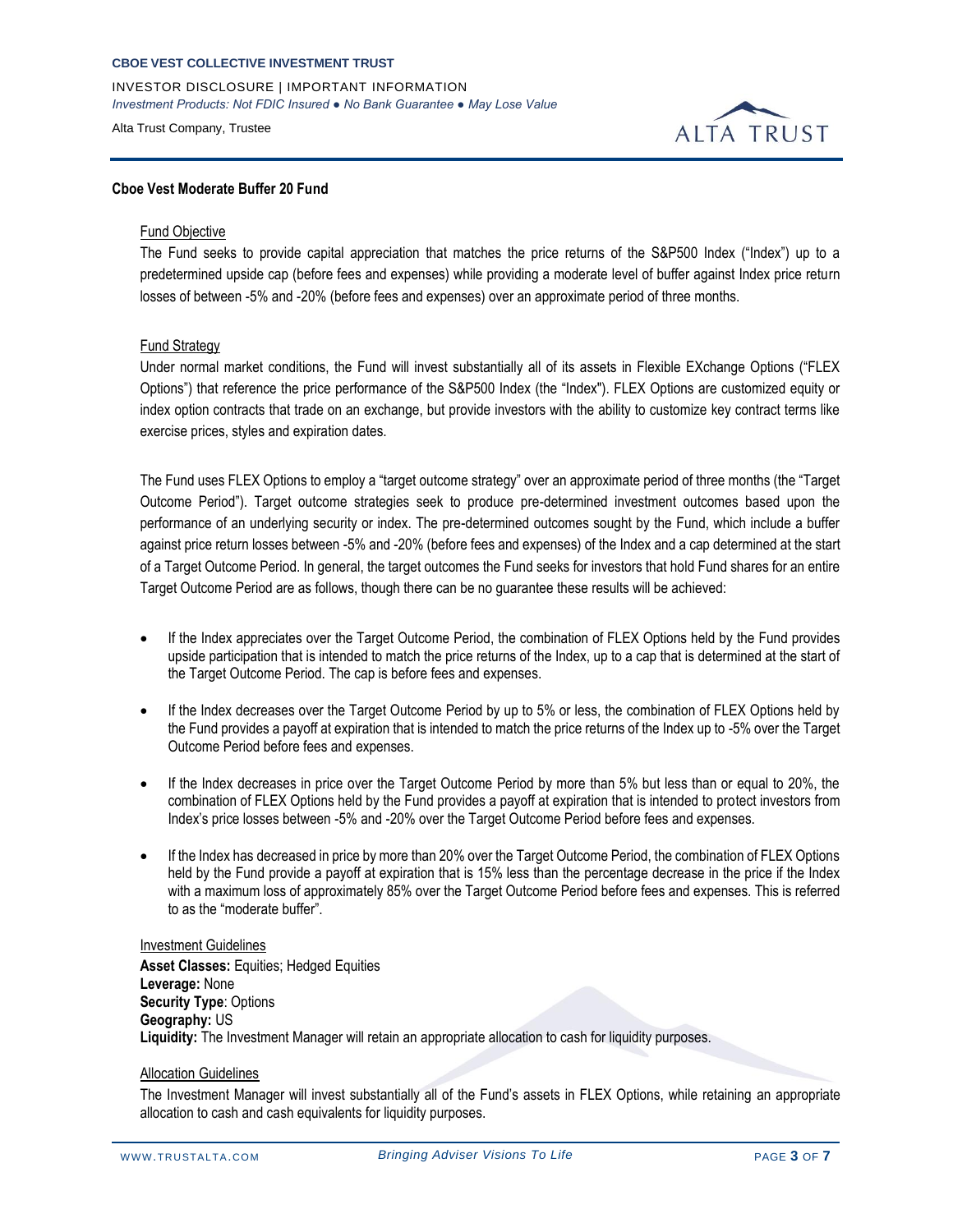INVESTOR DISCLOSURE | IMPORTANT INFORMATION *Investment Products: Not FDIC Insured ● No Bank Guarantee ● May Lose Value*

Alta Trust Company, Trustee



### **Cboe Vest Conservative Buffer 20 Fund**

#### Fund Objective

The Fund seeks to provide capital appreciation that matches the price returns of the S&P500 Index ("Index") up to a predetermined upside cap (before fees and expenses) while providing a conservative level of buffer against Index price return losses of between 0% and -20% (before fees and expenses) over an approximate period of six months.

#### Fund Strategy

Under normal market conditions, the Fund will invest substantially all of its assets in Flexible EXchange Options ("FLEX Options") that reference the price performance of the S&P500 Index (the "Index"). FLEX Options are customized equity or index option contracts that trade on an exchange, but provide investors with the ability to customize key contract terms like exercise prices, styles and expiration dates.

The Fund uses FLEX Options to employ a "target outcome strategy" over an approximate period of six months (the "Target Outcome Period"). Target outcome strategies seek to produce pre-determined investment outcomes based upon the performance of an underlying security or index. The pre-determined outcomes sought by the Fund, which include a buffer against price return losses between 0% and -20% (before fees and expenses) of the Index and a cap determined at the start of a Target Outcome Period. In general, the target outcomes the Fund seeks for investors that hold Fund shares for an entire Target Outcome Period are as follows, though there can be no guarantee these results will be achieved:

- If the Index appreciates over the Target Outcome Period, the combination of FLEX Options held by the Fund provides upside participation that is intended to match the price returns of the Index, up to a cap that is determined at the start of the Target Outcome Period. The cap is before fees and expenses.
- If the Index decreases over the Target Outcome Period, the combination of FLEX Options held by the Fund seeks to provide protection of the first 20% of losses from drop in price of the Index, prior to taking into account the Fund's fees and expenses.
- If the Index has decreased in price by more than 20% over the Target Outcome Period, the combination of FLEX Options held by the Fund provide a payoff at expiration that is 20% less than the percentage decrease in the price if the Index with a maximum loss of approximately 80% over the Target Outcome Period before fees and expenses. This is referred to as the "conservative buffer".

#### Investment Guidelines

**Asset Classes:** Equities; Hedged Equities **Leverage:** None **Security Type**: Options **Geography:** US **Liquidity:** The Investment Manager will retain an appropriate allocation to cash for liquidity purposes.

#### Allocation Guidelines

The Investment Manager will invest substantially all of the Fund's assets in FLEX Options, while retaining an appropriate allocation to cash and cash equivalents for liquidity purposes.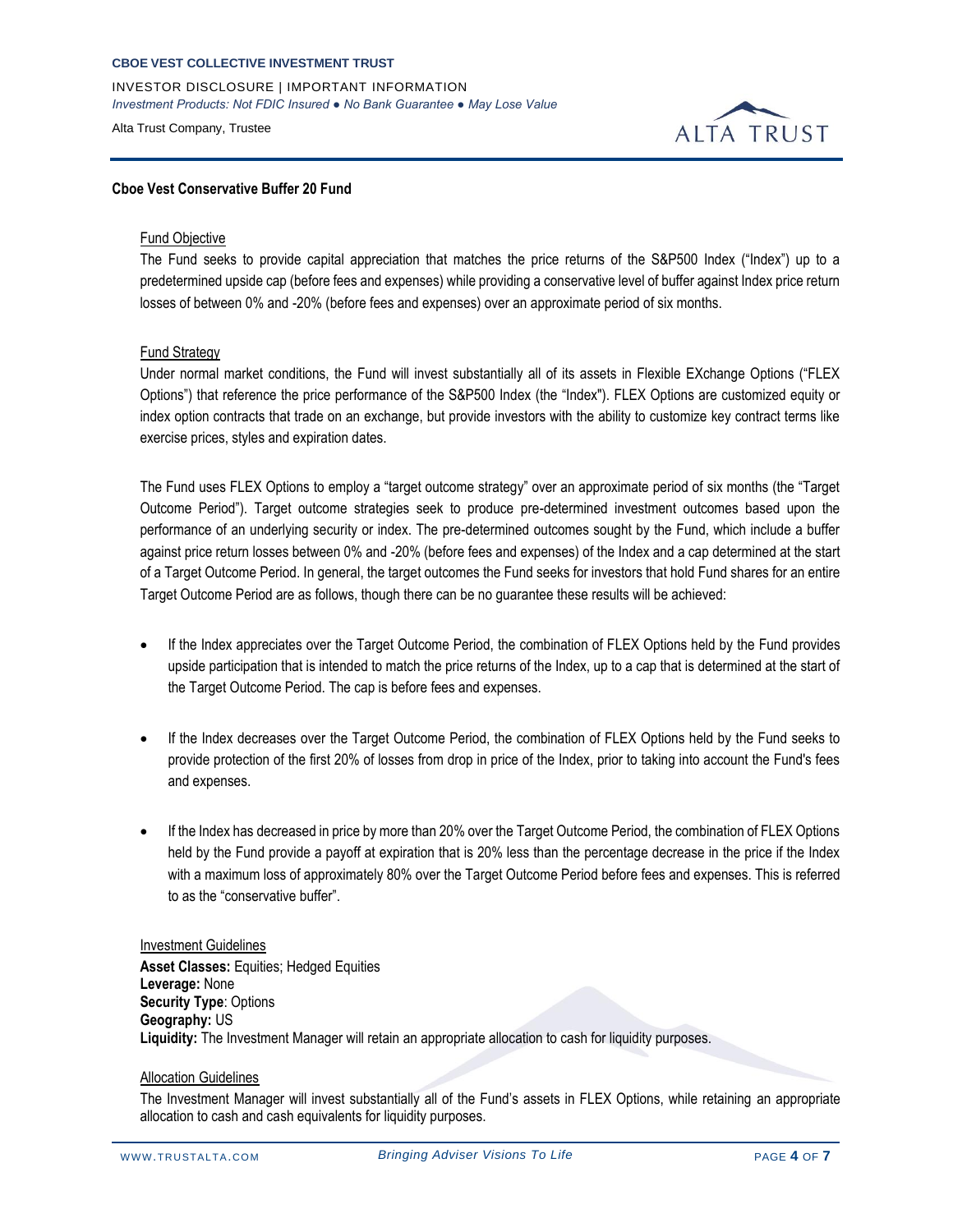INVESTOR DISCLOSURE | IMPORTANT INFORMATION *Investment Products: Not FDIC Insured ● No Bank Guarantee ● May Lose Value*

Alta Trust Company, Trustee



## **Trustee and Management Fees**

There are no sales commissions charged for purchases and sales of interests in the Funds.

### *Fees*

| <b>CUSIP</b> | <b>Fund Name</b>                               | Trustee Fee <sup>1</sup> | <b>Management</b> | <b>Service</b>   | Fee                |
|--------------|------------------------------------------------|--------------------------|-------------------|------------------|--------------------|
|              |                                                |                          | Fee <sup>2</sup>  | Fee <sup>3</sup> | Total <sup>4</sup> |
| 14988C100    | Choe Vest Moderate Buffer 20 Fund Class 1      | 0.06%                    | 0.44%             | $0.00\%$         | 0.50%              |
| 14988C209    | Choe Vest Moderate Buffer 20 Fund Class 2*     | 0.06%                    | 0.39%             | $0.00\%$         | 0.45%              |
| 14988C308    | Choe Vest Moderate Buffer 20 Fund Class 3*     | 0.06%                    | 0.34%             | $0.00\%$         | 0.40%              |
| 14988C407    | Choe Vest Moderate Buffer 20 Fund Class 4*     | 0.06%                    | 0.265%            | $0.00\%$         | 0.325%             |
| 14988C118    | Choe Vest Conservative Buffer 20 Fund Class 1  | 0.06%                    | 0.44%             | $0.00\%$         | 0.50%              |
| 14988C126    | Choe Vest Conservative Buffer 20 Fund Class 2* | 0.06%                    | 0.39%             | $0.00\%$         | 0.45%              |
| 14988C134    | Choe Vest Conservative Buffer 20 Fund Class 3* | 0.06%                    | 0.34%             | $0.00\%$         | 0.40%              |
| 14988C142    | Choe Vest Conservative Buffer 20 Fund Class 4* | 0.06%                    | 0.265%            | $0.00\%$         | 0.325%             |

\*Classes 2, 3, and 4 are subject to approval from Cboe Vest Financial, LLC

<sup>1</sup>The Trustee Fee for each Fund, if any, is paid to the Trustee out of the Fund's assets as compensation for its services and is in addition to the Management and Service Fees. The Trustee Fee tiers as follows:

## *Classes 1, 2, 3, and 4*

|                   | Tier 1<br>\$0-60 mil | Tier 2<br>\$60-250 mil | Tier 3<br>\$250 mil+ |
|-------------------|----------------------|------------------------|----------------------|
| Trustee Fee       | .06%                 | $.05\%$                | 04%                  |
| Total Trustee Fee | .06%                 | .05%                   | .04%                 |

<sup>2</sup> The Management Fee for each Fund, if any, is paid to the Investment Manager out of the Fund's assets as compensation for its services and is in addition to the Trustee and Service Fees. The Management Fee tiers as follows:

| Class 1                     |                              |                                |                               |  |
|-----------------------------|------------------------------|--------------------------------|-------------------------------|--|
| Management Fee              | Tier 1<br>\$0-60 mil<br>.44% | Tier 2<br>\$60-250 mil<br>.45% | Tier 3<br>$$250$ mil+<br>.46% |  |
| <b>Total Management Fee</b> | .44%                         | .45%                           | .46%                          |  |
| Class 2                     |                              |                                |                               |  |
|                             | Tier 1<br>\$0-60 mil         | Tier 2<br>\$60-250 mil         | Tier 3<br>$$250$ mil+         |  |
| Management Fee              | .39%                         | .40%                           | .41%                          |  |
| <b>Total Management Fee</b> | .39%                         | .40%                           | .41%                          |  |
| Class 3                     |                              |                                |                               |  |
|                             | Tier 1                       | Tier 2                         | Tier 3                        |  |
|                             | \$0-60 mil                   | \$60-250 mil                   | \$250 mil+                    |  |
| <b>Management Fee</b>       | .34%                         | .35%                           | .36%                          |  |
| <b>Total Management Fee</b> | .34%                         | .35%                           | .36%                          |  |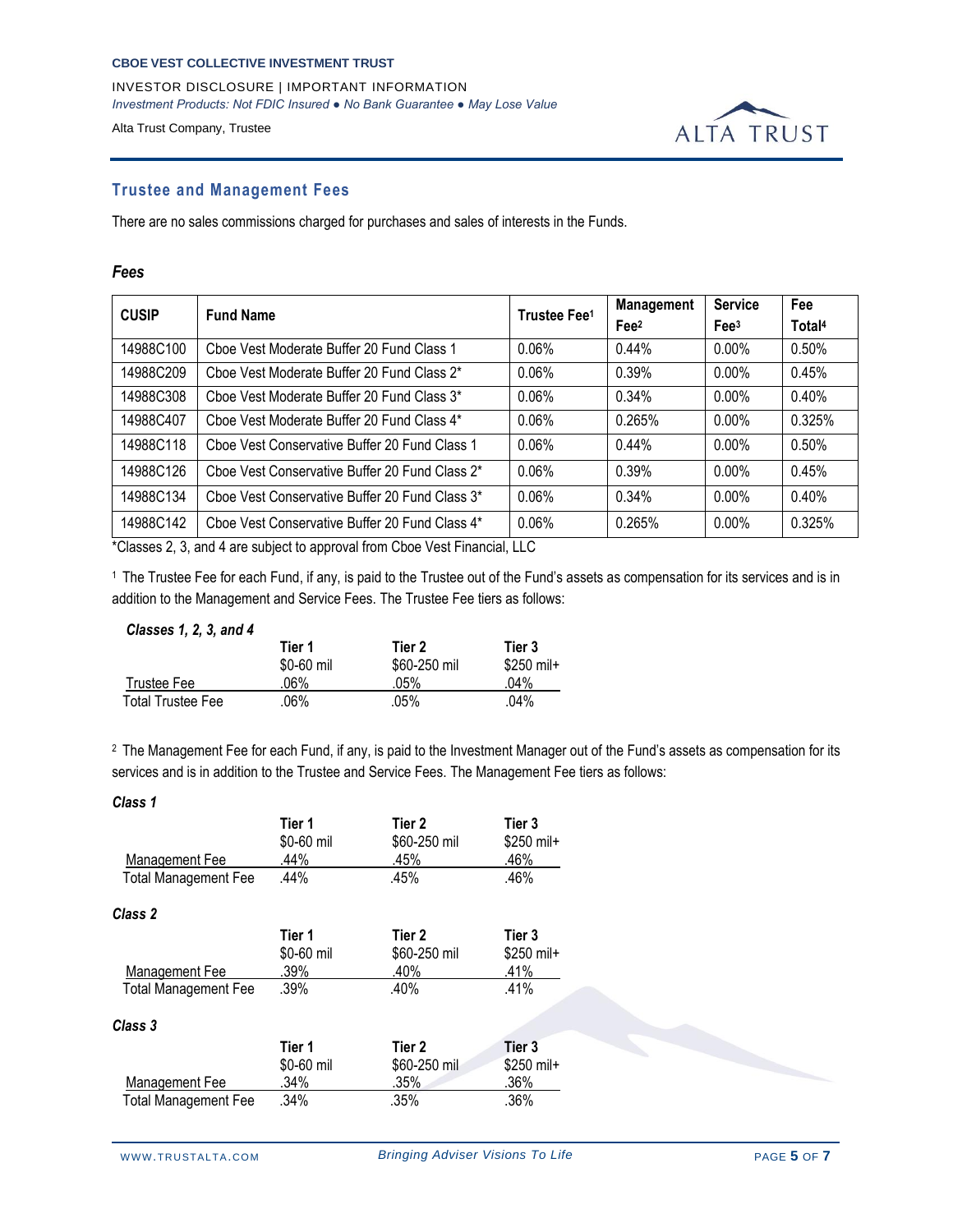INVESTOR DISCLOSURE | IMPORTANT INFORMATION *Investment Products: Not FDIC Insured ● No Bank Guarantee ● May Lose Value*

Alta Trust Company, Trustee



## *Class 4*

|                             | Tier 1     | Tier 2       | Tier 3     |
|-----------------------------|------------|--------------|------------|
|                             | \$0-60 mil | \$60-250 mil | \$250 mil+ |
| Management Fee              | .265%      | .275%        | .285%      |
| <b>Total Management Fee</b> | .265%      | .275%        | .285%      |

<sup>3</sup> The Service Fee for each Fund, if any, is paid to the custodian or recordkeeper or other eligible party as designated by the Plan Fiduciary out of the Fund's assets and is in addition to the Trustee and Management Fees.

<sup>4</sup>The Fee Total for each Fund includes all three fees indicated above. All fees are calculated based on the fair value of the assets held in each Fund as of the Valuation Date (as defined in the Declaration of Trust).

## **Expenses**

In addition to the Fees set forth above in this schedule, other applicable expenses may apply to each Fund for the administration and operation of the Funds as outlined in the Declaration of Trust, including but not limited to custody, audit, transfer agency, etc.

The Investment Manager may choose to invest the Funds' assets in mutual funds, exchange traded funds or other investments that have their own internal expenses ("Acquired Expense"). Each Fund that makes such investments will also be subject to Acquired Expenses, as applicable.

## **Total Operating Expense**

The total operating expense of each Funds is the total of all fees, expenses, and credits. The expenses of the Funds in the Cboe Vest Collective Investment Trust are as follows:

|                                                | <b>Fee Total</b> | <b>Estimated</b> | <b>Estimated</b> | Total            | <b>Effect on</b> |
|------------------------------------------------|------------------|------------------|------------------|------------------|------------------|
| <b>Fund Name</b>                               | (see             | <b>Acquired</b>  | Administrative   | <b>Operating</b> | \$1,000          |
|                                                | above)           | <b>Expense</b>   | <b>Expense</b>   | <b>Expense</b>   | Annually         |
| Choe Vest Moderate Buffer 20 Fund Class 1      | $0.50\%$         | $0.00\%$         | $0.00\%$         | 0.50%            | \$5.00           |
| Choe Vest Moderate Buffer 20 Fund Class 2*     | 0.45%            | $0.00\%$         | $0.00\%$         | 0.45%            | \$4.50           |
| Choe Vest Moderate Buffer 20 Fund Class 3*     | 0.40%            | $0.00\%$         | $0.00\%$         | 0.40%            | \$4.00           |
| Choe Vest Moderate Buffer 20 Fund Class 4*     | 0.325%           | $0.00\%$         | $0.00\%$         | 0.325%           | \$3.25           |
| Choe Vest Conservative Buffer 20 Fund Class 1  | 0.50%            | $0.00\%$         | $0.00\%$         | 0.50%            | \$5.00           |
| Choe Vest Conservative Buffer 20 Fund Class 2* | 0.45%            | $0.00\%$         | $0.00\%$         | 0.45%            | \$4.50           |
| Choe Vest Conservative Buffer 20 Fund Class 3* | 0.40%            | $0.00\%$         | $0.00\%$         | 0.40%            | \$4.00           |
| Cboe Vest Conservative Buffer 20 Fund Class 4* | 0.325%           | $0.00\%$         | $0.00\%$         | 0.325%           | \$3.25           |

\*Classes 2, 3, and 4 are subject to approval from Cboe Vest Financial, LLC

## **Turnover Ratio**

The estimated turnover ratios of the Funds in the Cboe Vest Collective Investment Trust are as follows: